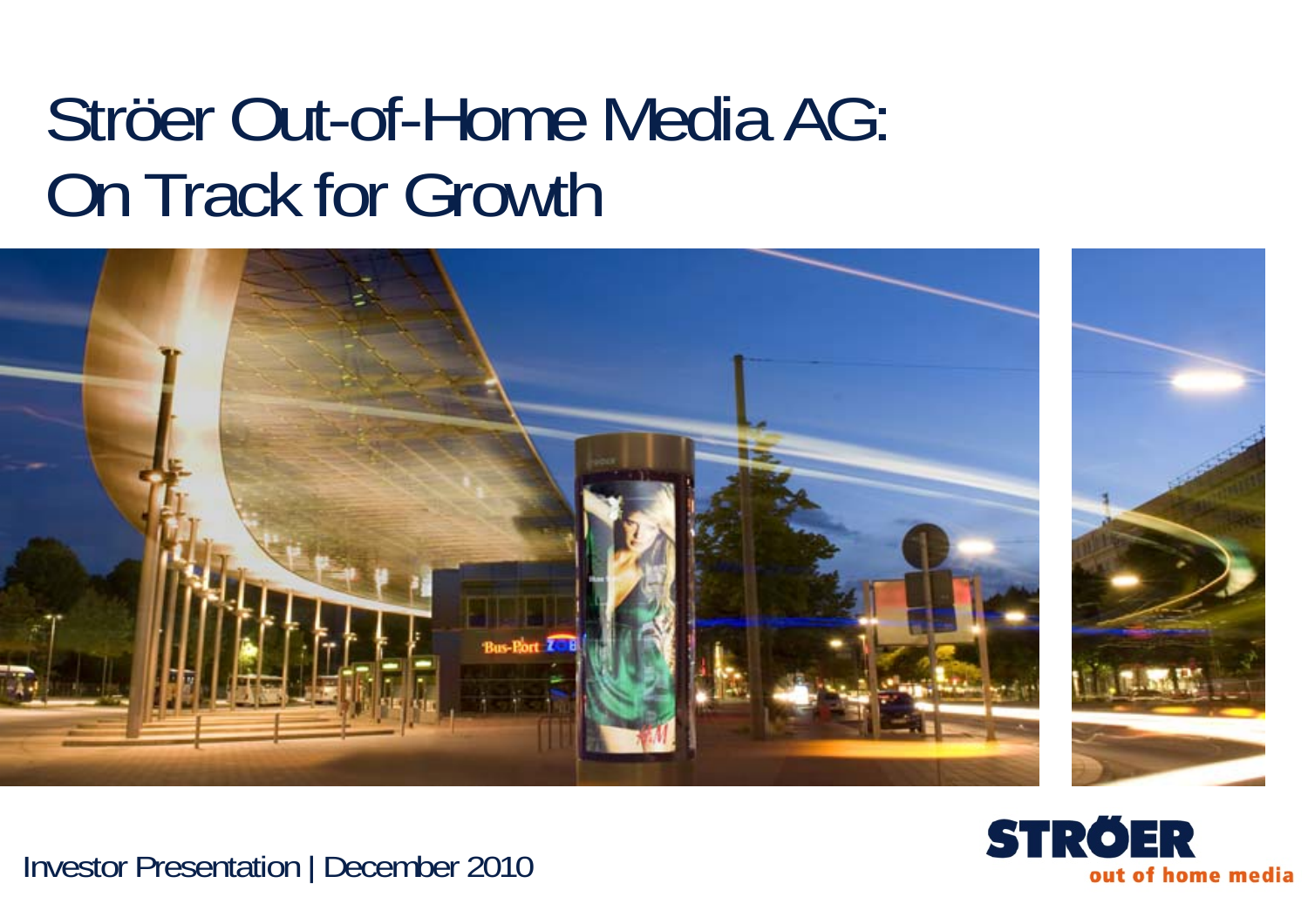

## **Overview Key Financials: Strong trading in Q3 2010 and 9M 2010**

| $\epsilon$ MM                                                        | Q3 2010      |                     | 9M 2010      |                      |
|----------------------------------------------------------------------|--------------|---------------------|--------------|----------------------|
| <b>Revenues</b>                                                      | 126.9        | $+14.6%$            | 369.1        | $+12.2%$             |
| incl. 100% Ströer Turkey <sup>(1)</sup>                              | 134.1        | $+13.0%$            | 399.8        | $+13.4%$             |
| Organic Growth <sup>(2)</sup>                                        | $+9.6%$      |                     | $+9.9%$      |                      |
| incl. 100% Ströer Turkey <sup>(1)</sup>                              | $+11.4%$     |                     | $+11.8%$     |                      |
| <b>Operational EBITDA</b><br>incl. 100% Ströer Turkey <sup>(1)</sup> | 22.4<br>23.0 | $+13.8%$<br>$+6.5%$ | 74.8<br>81.7 | $+24.9%$<br>$+25.2%$ |
| Net Adjusted Income <sup>(3)</sup>                                   | 1.4          | $+1.0$              | 13.2         | $+11.7$              |
| Free Cash Flow(4)                                                    | $-62.0$      | $-62.4$             | $-58.8$      | $-57.9$              |
| Net Debt <sup>(5)</sup>                                              |              |                     | 301.4        | $-39.2%$             |

- **Notes**
- (1) Ströer Shows full consolidation of Ströer Turkey assuming Ströer Turkey's stake had been increased from 50% to 90% at 1 Jan 2009.
- (2) Organic Growth = excludes foreign exchange effects and effects from (de-) consolidation and discontinuation of businesses
- (3) Operational EBIT net of financial result adjusted for exceptional items, amortization of acquired intangible advertising rights and normalised tax expense (31.7% tax rate)

(4) Free Cash Flow = Operating Cash Flow – Investing Cash Flow (5) Net Debt = Financial Liabilities minus Cash (excl. hedge liabilities)

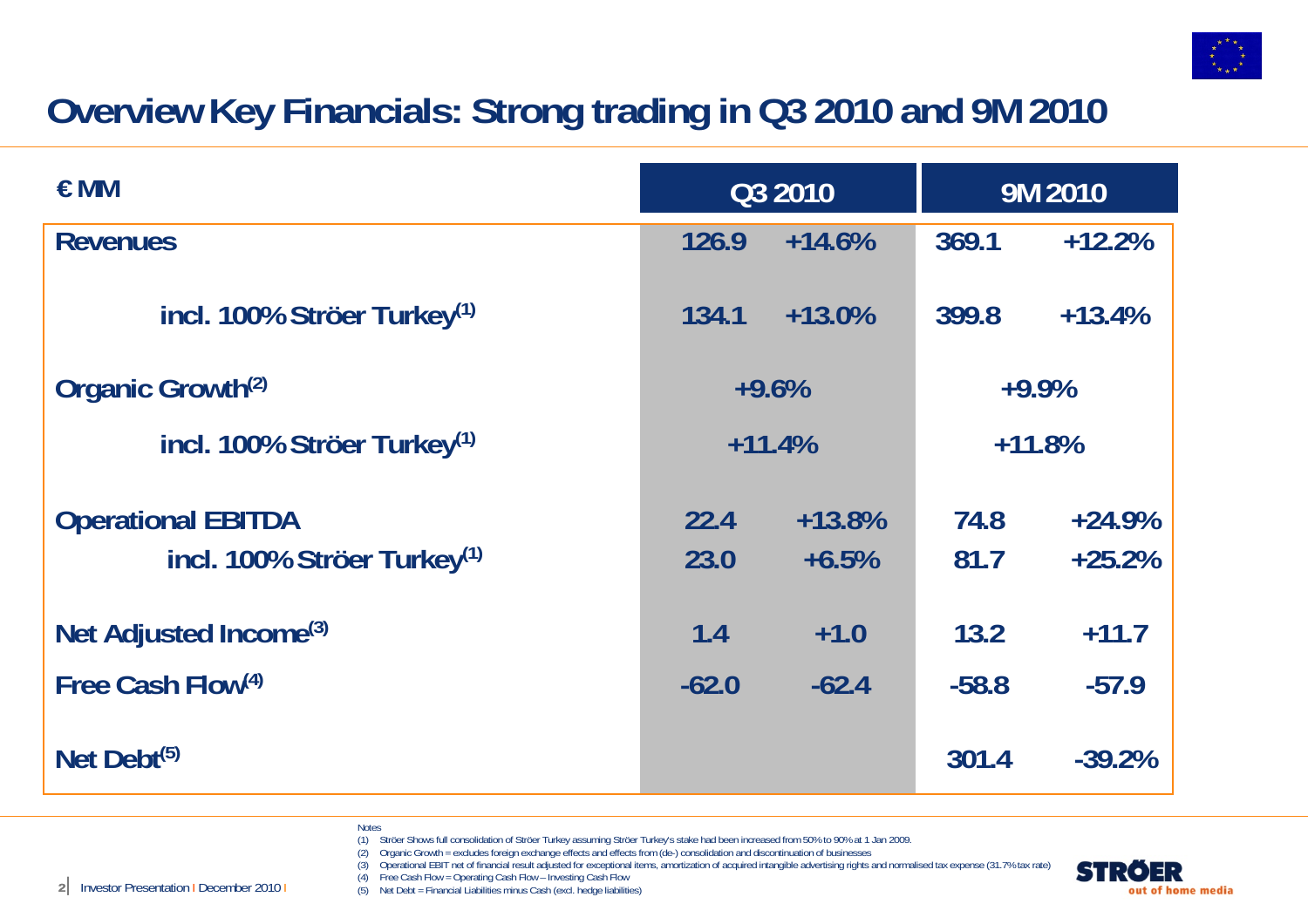

### **Highlights: Macro picture and company progress on track**

| <b>Markets</b>                | • Strong GDP development, particularly in Turkey and Germany<br>• Share of Print and Radio affected by ongoing structural growth of OOH<br>• National and international Giant Poster markets recovered                                             |
|-------------------------------|----------------------------------------------------------------------------------------------------------------------------------------------------------------------------------------------------------------------------------------------------|
| <b>Projects</b>               | • Closing of 40% acquisition Ströer Turkey completed at beginning of September<br>• Closing of News Outdoor Poland acquisition completed end of October<br>• Roll-out of Premium Billboard and Out-of-Home Channel on track                        |
| Financial<br><b>Structure</b> | ■ IPO completed with gross proceeds of €288 MM<br>Repayments of loans in Germany and Turkey in the amount of some $\epsilon$ 150 MM<br>■ Strong deleveraging with Net debt down to €301 MM                                                         |
| <b>Contracts</b>              | • Public contract portfolio in even better shape than beginning of this year<br>• No German tenders expected for tier 1, tier 2 and tier 3 cities before 2013<br>• 2 tenders for German public contracts in smaller cities pending (Mainz, Lübeck) |

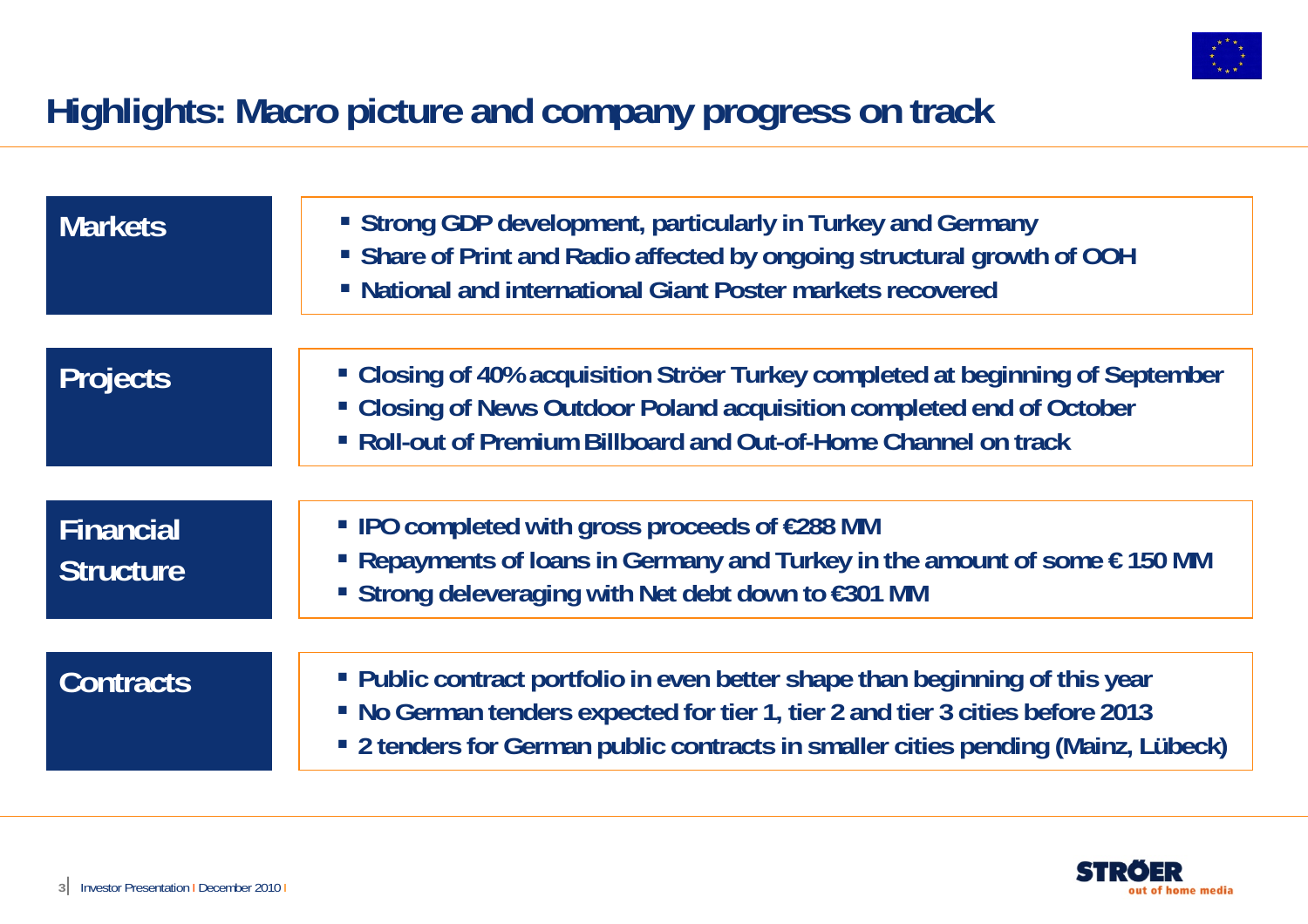

## **Ströer Group Revenues: Strong growth across all segments**

**€ MM**



- **Continued revenue enhancement in all segments in Q3 and 9M**
- **Turkey and "Rest of Europe" with double-digit organic growth rates over first 9M**
- **Q3 Polish organic growth +6% while Giant Poster business even advanced at double-digit pace**

\* Ströer Poland and blowUP Group

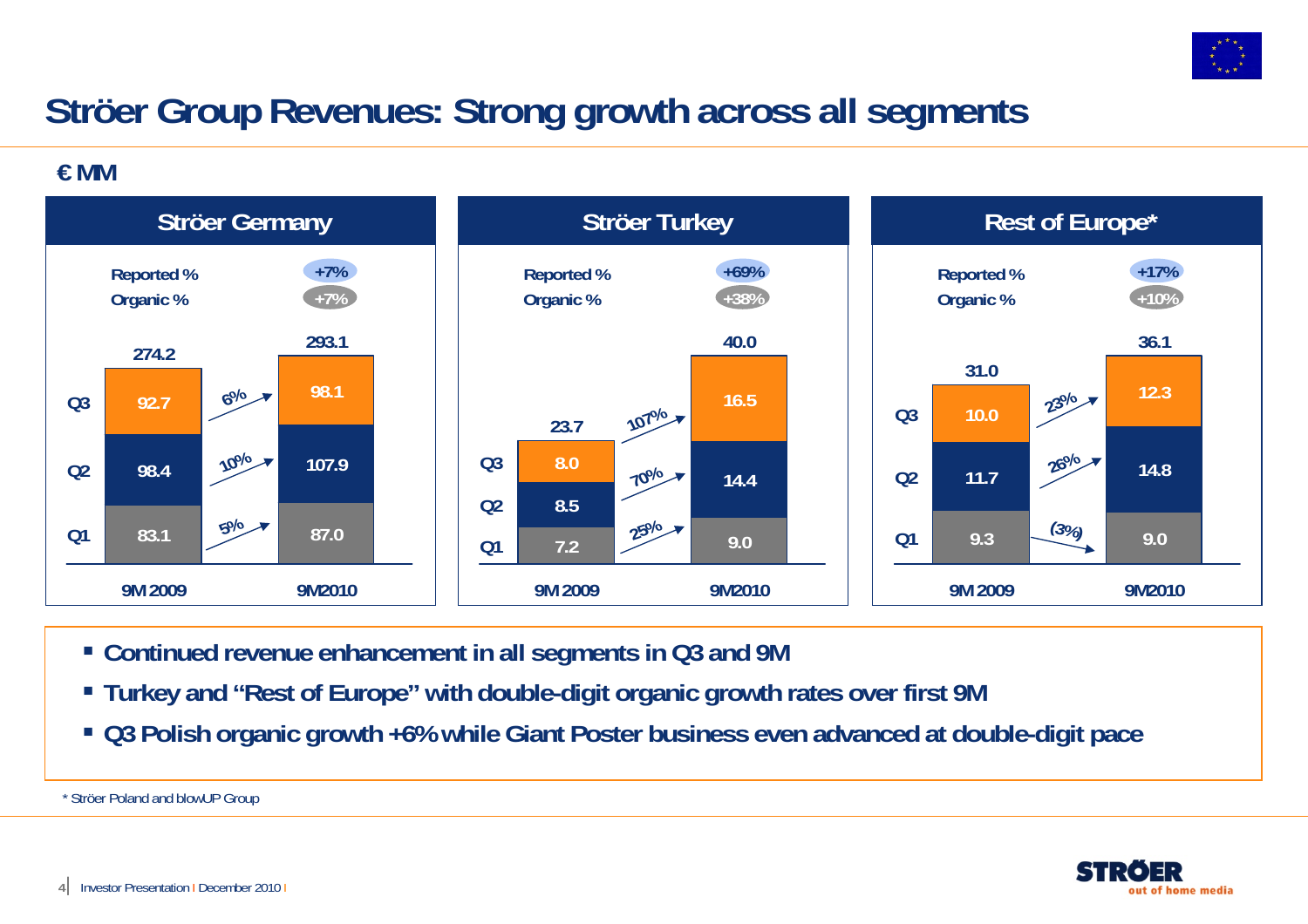

## **Ströer Group Revenues: Equally fuelled by Billboard and Street Furniture**

**€ MM**



- **Billboard revenues saw strong increase across the product range particularly in Germany and Turkey**
- **Premium products lifted Street Furniture sales well ahead of last year on the back of higher filling ratios**
- **Growth in transport revenues supported by double-digit increase in digital revenues**

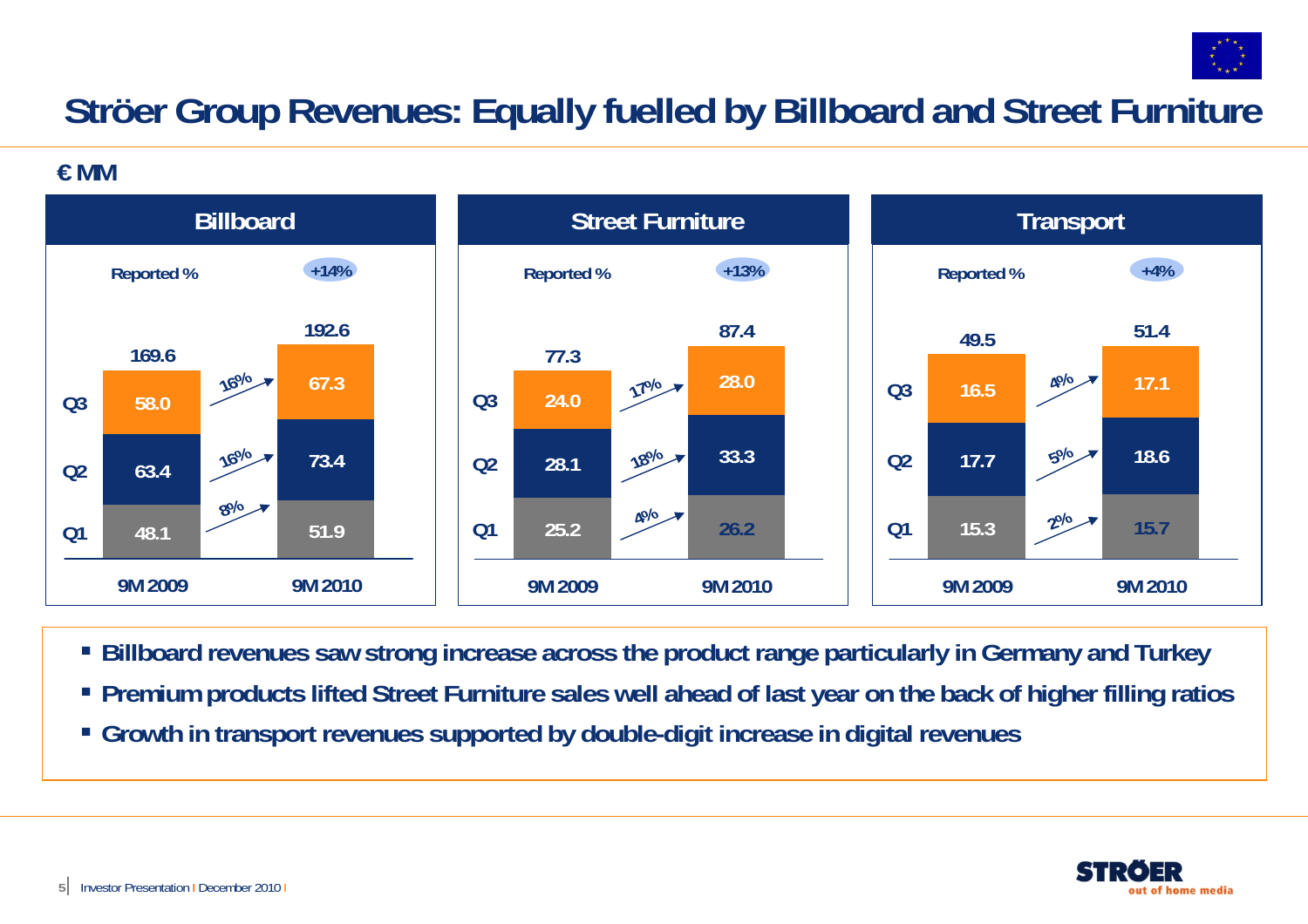## **Germany - Out-of-Home-Channel roll-out: First national digital network**

### **Unique Selling Propositions**

- F. **Moving images like TV with high emotions and short lead times**
- r. **Reach of German population more than 20 percent**
- F. **Time-based pricing depending on hours and target groups**

### **Roll-Out Status on Track**

- $\overline{\phantom{a}}$ **Majority of locations already approved**
- $\overline{\phantom{a}}$ **First installation started in selected stations**
- $\overline{\phantom{a}}$ **Already sold out in December with top brands:**





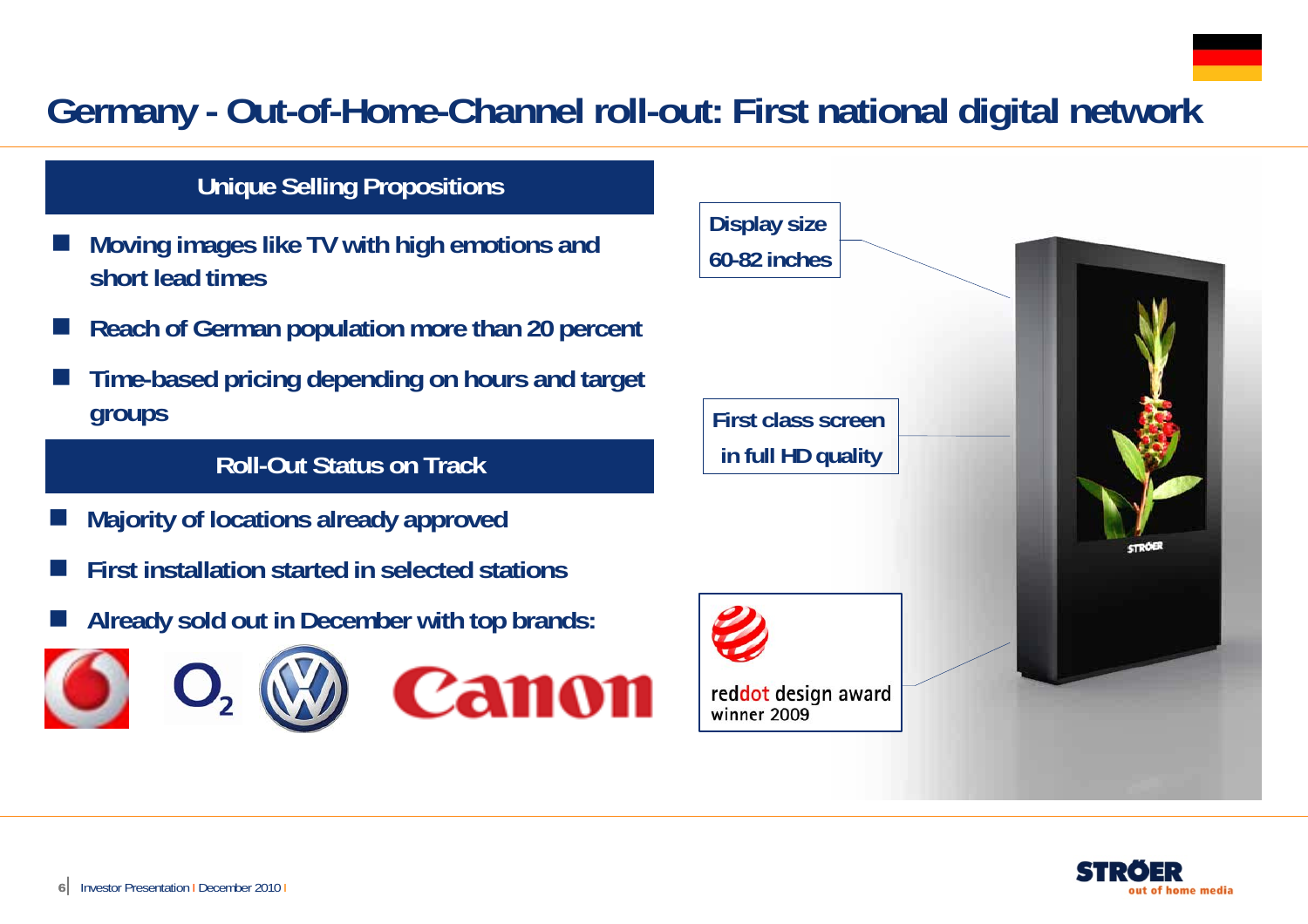

### **Germany - Premium BB roll-out: High quality boards @ high-reach locations**

### **Key Features are Compelling**

- F. **First back-lit and glass-covered Scroller Billboard in 9qm format**
- F. **Single selection allows geo-targeting around special Point of Interest**
- F. **Introduction at highly sought after locations with excess demand**

### **Roll-Out Status on Track**

- $\overline{\phantom{a}}$  **Up to 500 sites bookable in first half of 2011 (permits at hand)**
- F **Installation started in Tier I cities**
- $\overline{\phantom{a}}$  **New pricing system with positive feedback from outdoor specialists**





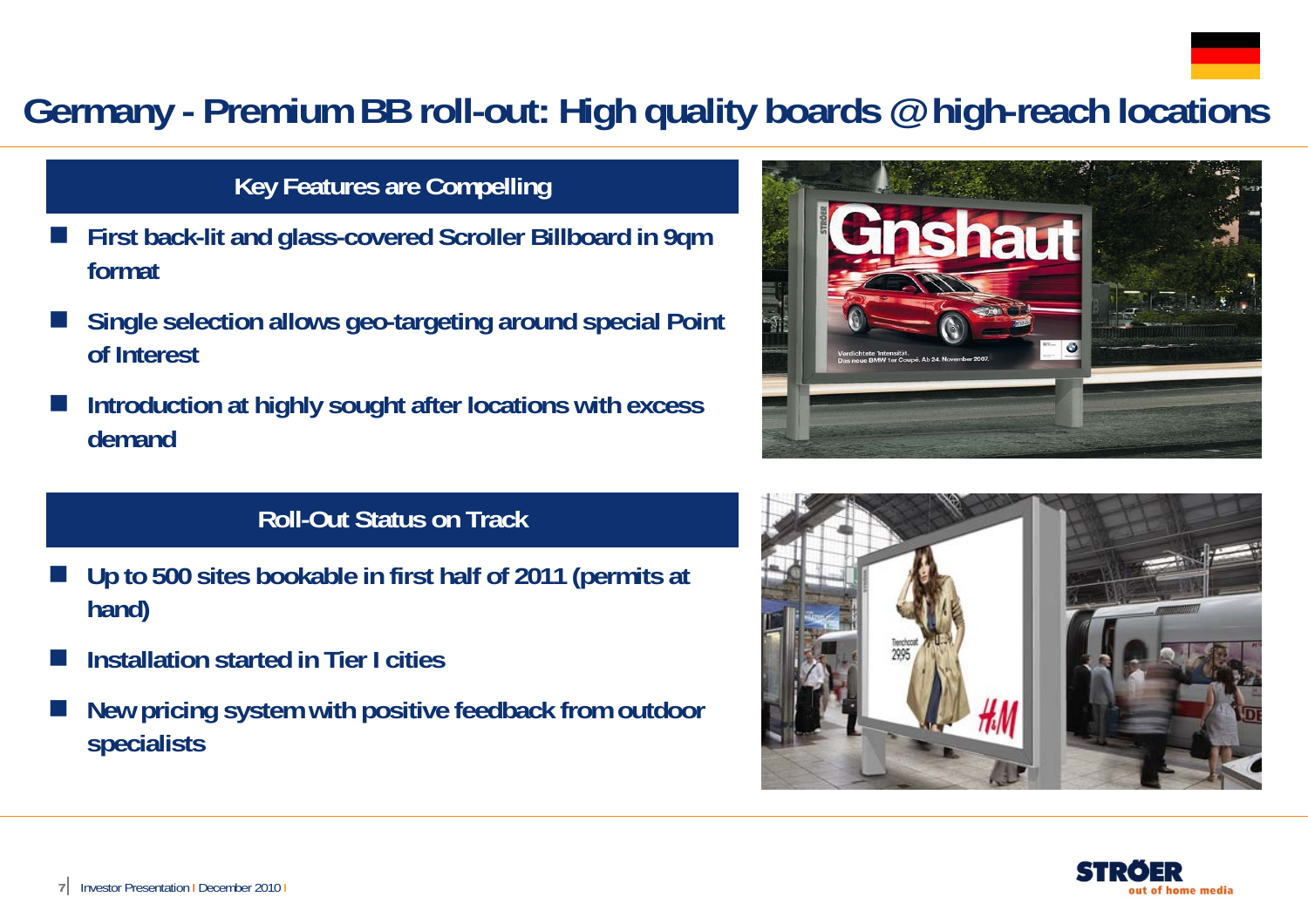## Germany - Case Study **BASE**: OoH key to a strong brand building



### **Campaign Impact**



### **Higher OoH share in media mix has led to outperformance in all relevant KPIs**

Source: Nielsen Media Research Jan – Jun 2010 excluding internet; RSG Marketing Research

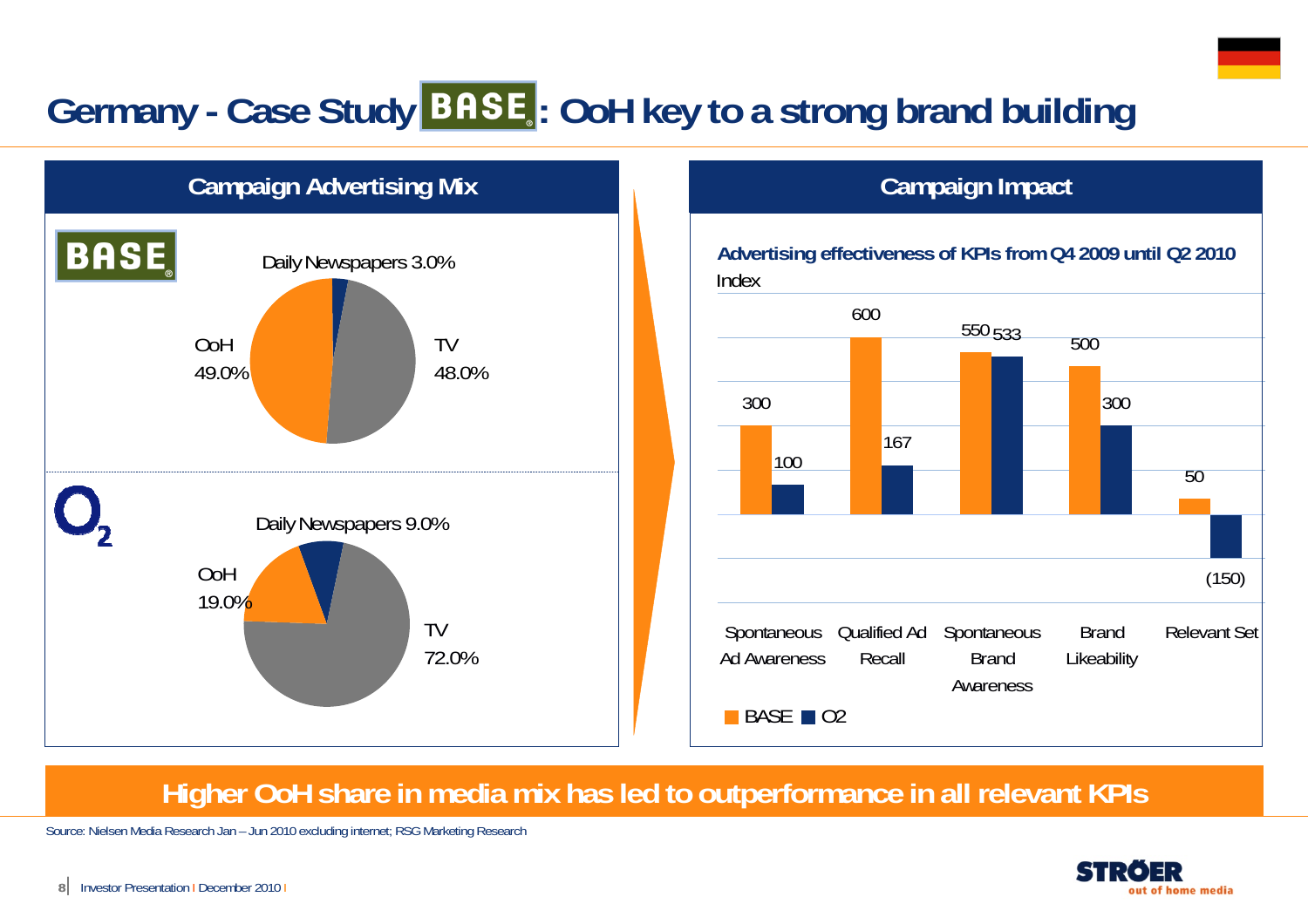## **Poland – Integration of News Outdoor Poland on track**

### **Restructuring on track**

- F **Overhead reduction key synergy (office closure, headcount reduction, services termination)**
- **Integration of operations underway (sales, IT, assets)**
- **Rebranding of assets started**

**Targeted costs and synergies**

- Π **Restructuring costs: approx. €1 MM (2010)**
- Π **Synergy effects: € 2-3 MM (2011)**





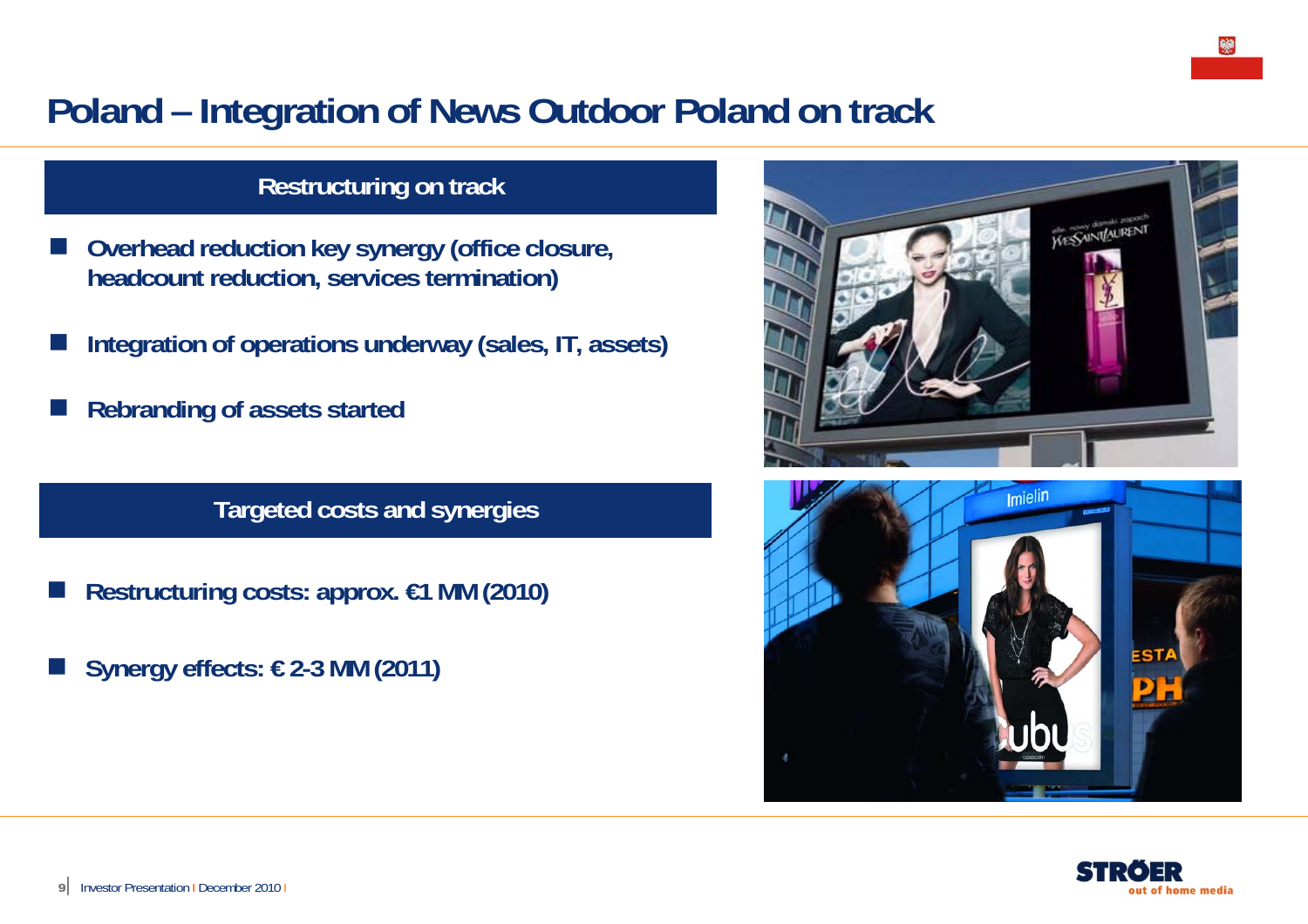## **Our portfolio of public contracts has further strengthened this year**

- п **1 city contract not extended (Wiesbaden/BB)**
- П **Various public contracts renewed (Bochum/BB&SF, Bielefeld/BB)**
- п **3 new contract tenders won in Germany (Bielefeld/SF, Jena/BB, Cottbus/BB)**
- П **Ströer in bidding process for 2 German tenders in cities < tier 3 (Mainz/BB&SF, Lübeck/BB&SF)**

|  |  |  |  | 1 new contract awarded in Turkey (Izmir/SF) |  |  |  |  |  |
|--|--|--|--|---------------------------------------------|--|--|--|--|--|
|--|--|--|--|---------------------------------------------|--|--|--|--|--|

п **Tendering of bus shelter contract in Warsaw expected early 2011** 

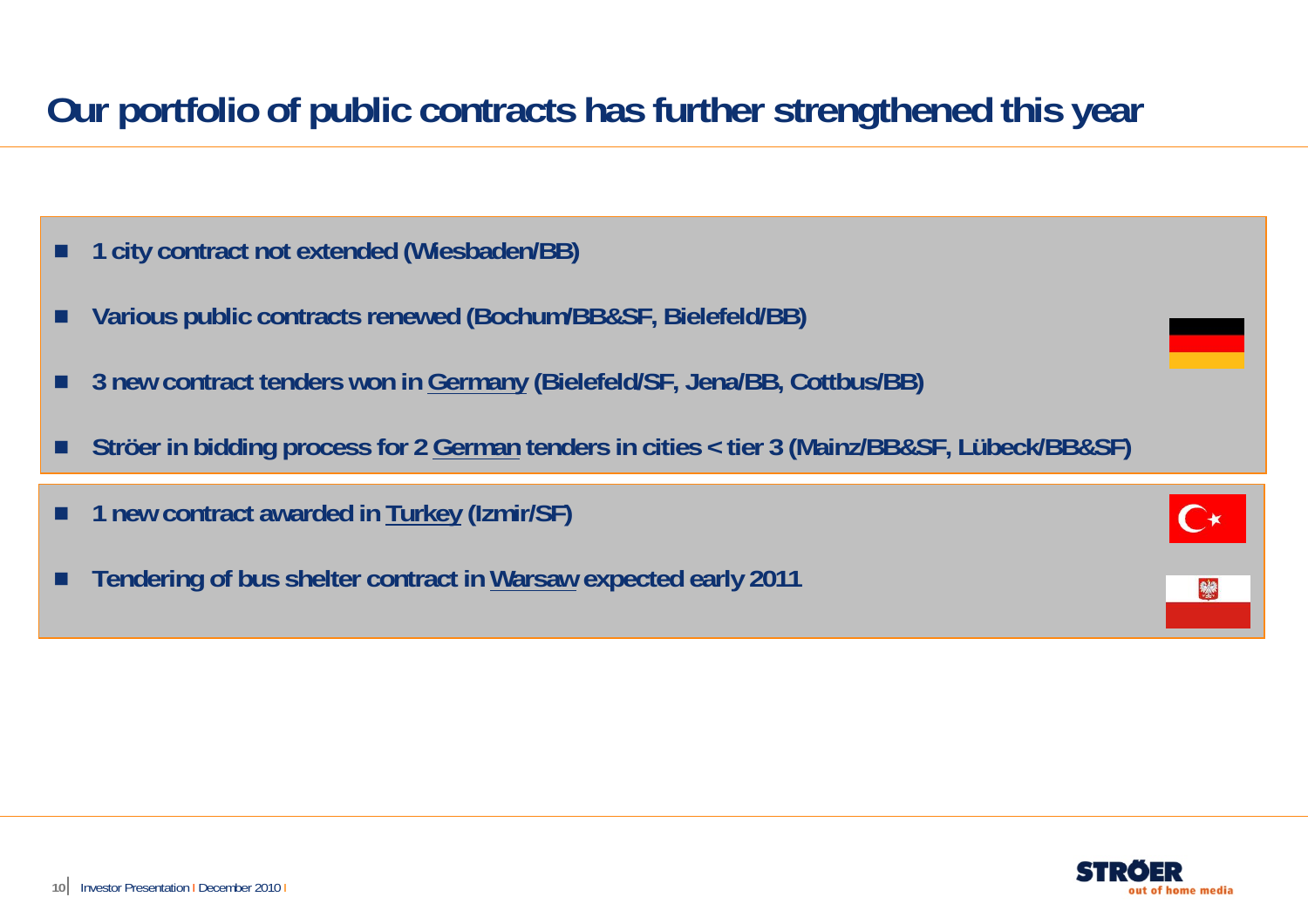## **Ströer Group 9M 2010 P&L Summary**

| (EMM)                         | 9M 2010  | 9M 2009  | Change(%) |
|-------------------------------|----------|----------|-----------|
| <b>Revenue</b>                | 369.1    | 328.9    | $+12$     |
| <b>Direct costs</b>           | $-205.2$ | $-185.5$ | $+11$     |
| SG&A                          | $-92.1$  | $-87.5$  | $+5$      |
| <b>Other operating result</b> | 2.9      | 4.0      | $-26$     |
| <b>Operational EBITDA</b>     | 74.8     | 59.9     | $+25$     |
| <b>Depreciation</b>           | $-17.8$  | $-19.2$  | $+7$      |
| <b>Amortisation</b>           | $-13.8$  | $-16.3$  | $+15$     |
| <b>Exceptional items</b>      | $+34.9$  | $-2.9$   |           |
| <b>EBIT</b>                   | 78.1     | 21.5     | $>100$    |
| <b>Net financial result</b>   | $-40.3$  | $-37.7$  | $-7$      |
| <b>Income taxes</b>           | $-5.0$   | $-4.1$   | 23        |
| <b>Net Income</b>             | 32.8     | $-20.3$  |           |
| <b>Net Adjusted Income</b>    | 13.2     | 1.5      | >100      |

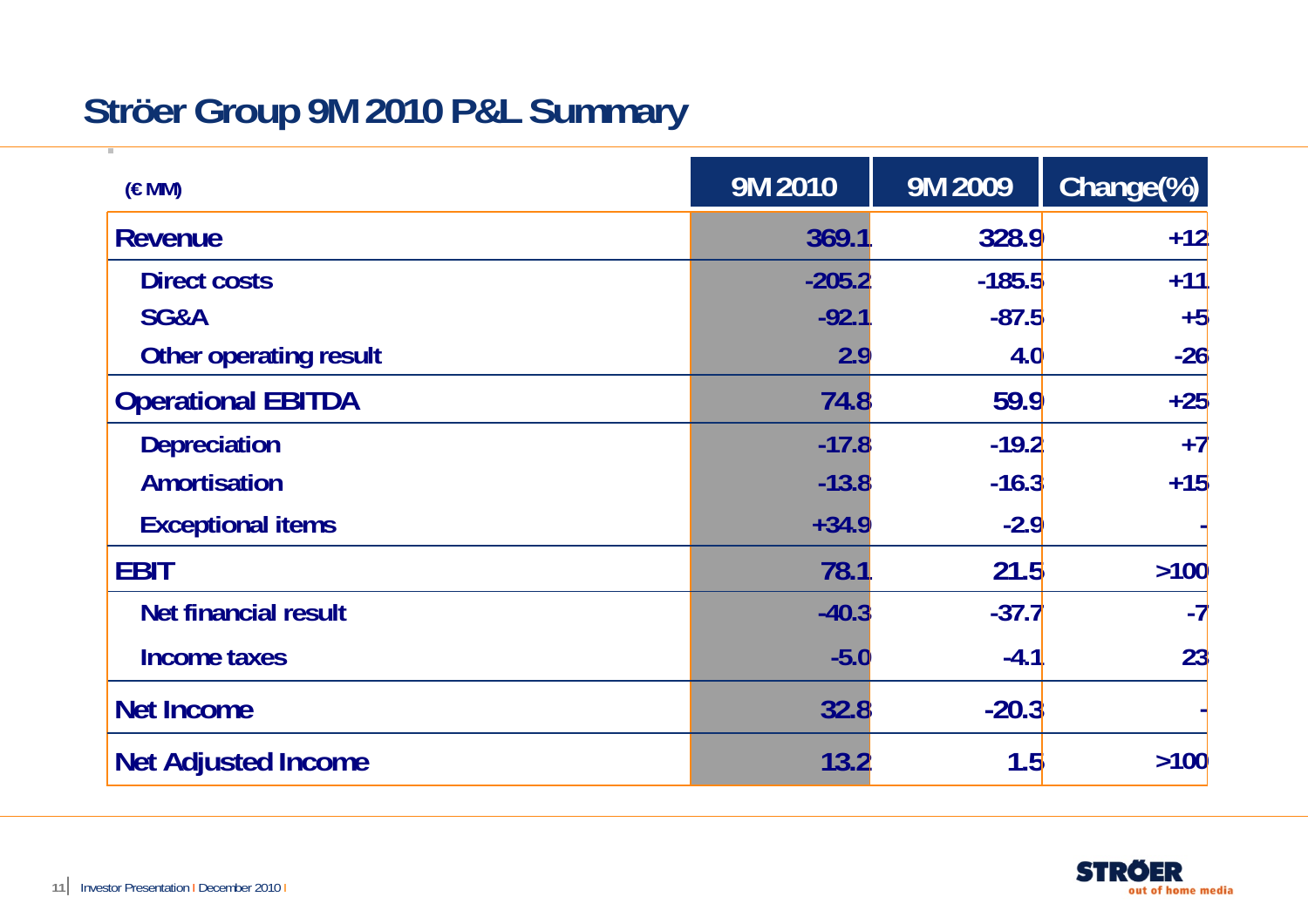

## **Group Net Adjusted Income improved more than 8-fold year-on-year**



- **Positive re-measurement effect of existing Ströer Turkey stake in line with IFRS 3 (€ +56MM)**
- **IPO related exceptional items amounted to some € 17MM**
- **Exceptional charges in financial result mainly attributable to reclassification of hedge amounts**

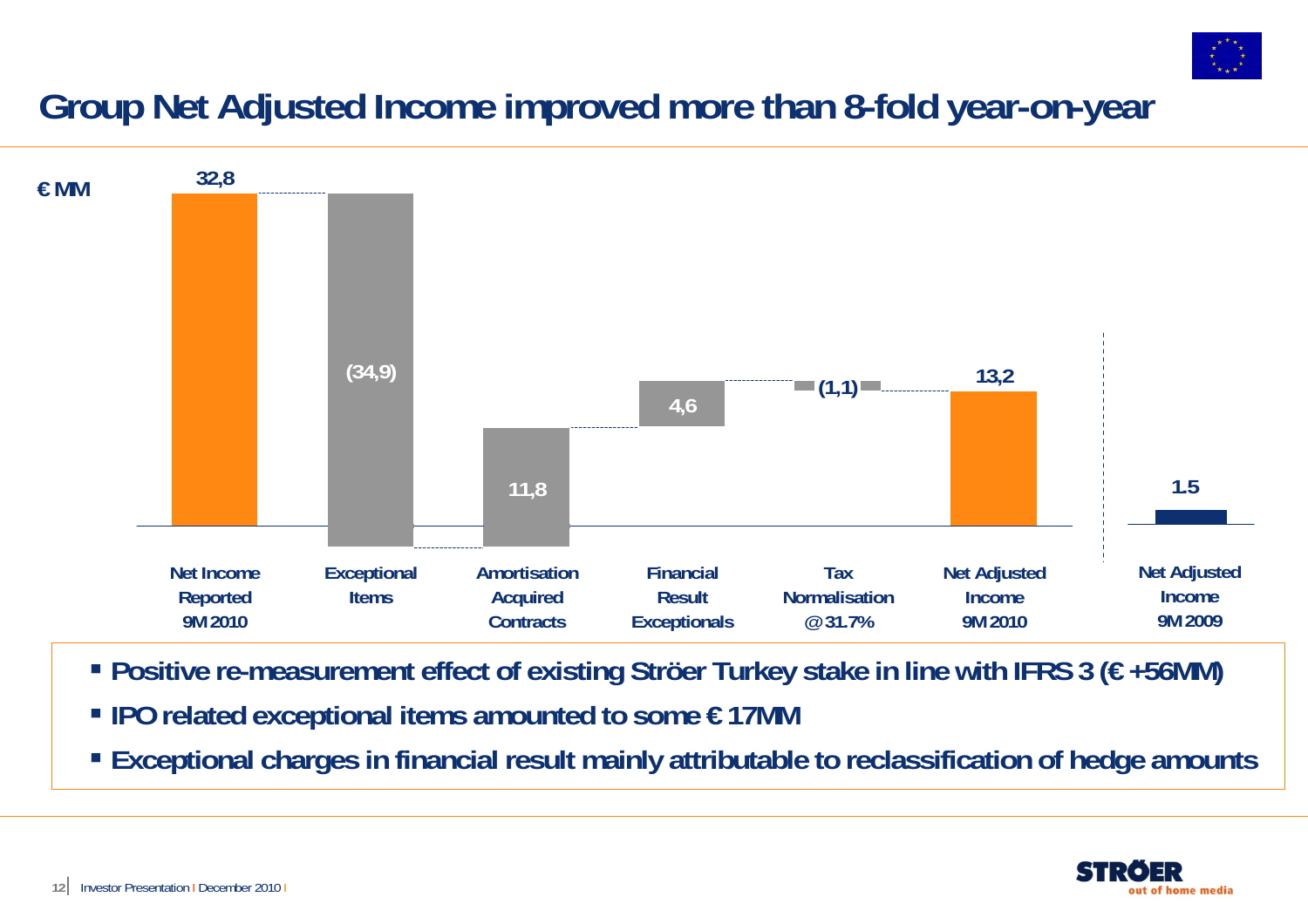

## **Significant increase in top-line coupled with margin expansion**

**€ MM**



- **Strong revenue growth across all segments in Q3 and 9M**
- **Double-digit organic revenue growth rates in Turkey and BlowUp business**
- **Margin enhancement mainly fuelled by Germany and Turkey**

\* Shows full consolidation of Ströer Turkey assuming Ströer Turkey's stake had been increased from 50% to 90% at 1 Jan 2009

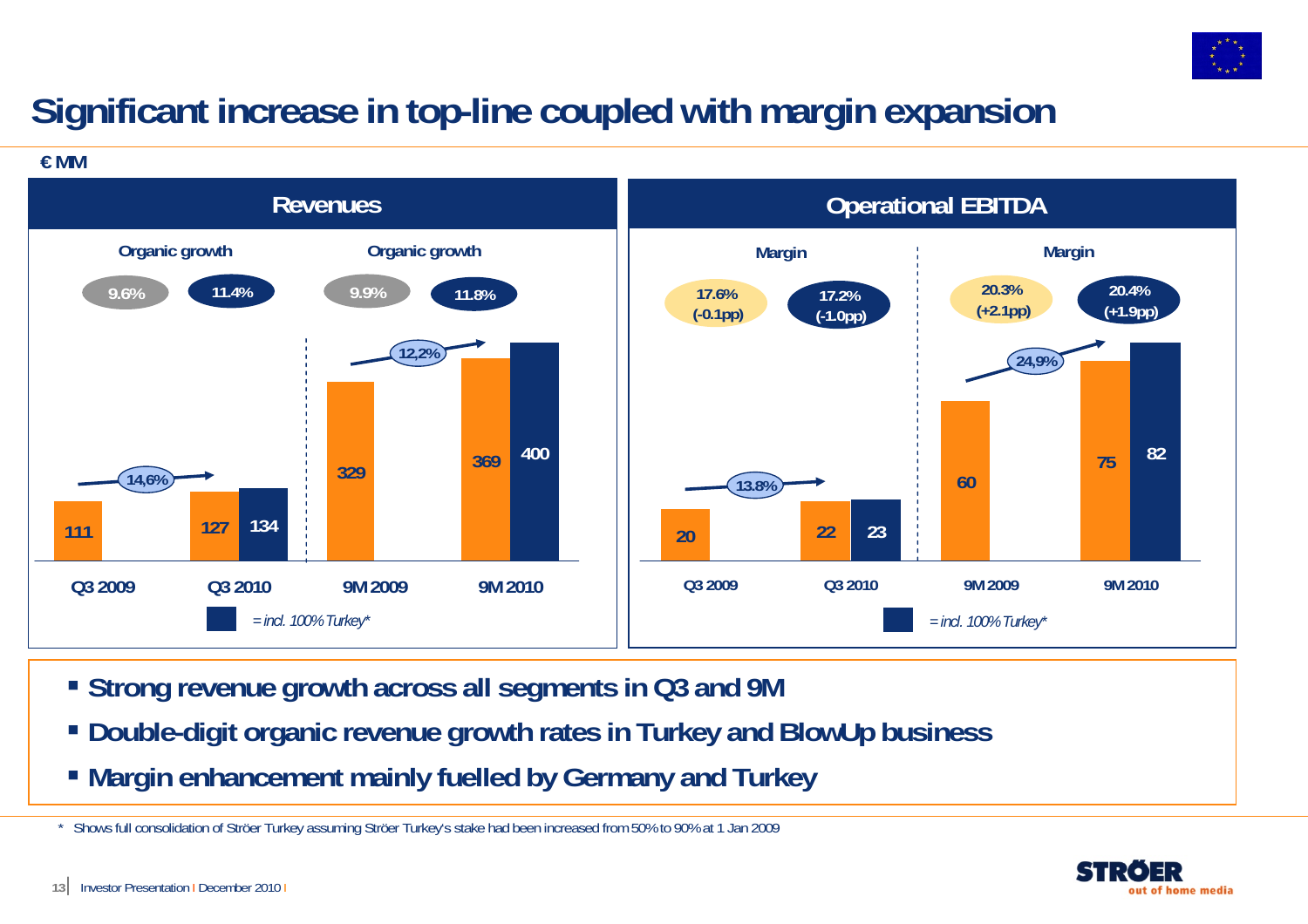## **Ströer Germany**

**€ MM**



- **Revenue growth primarily due to improved trading of Billboard, Street Furniture and Other**
- **Strong 9M operating leverage supported by flat overhead spending**
- **Capex reduction resulting from fewer renewal actions and inventory usage**



<sup>\*</sup> Excluding cash paid for investments in non-current financial assets and acquisitions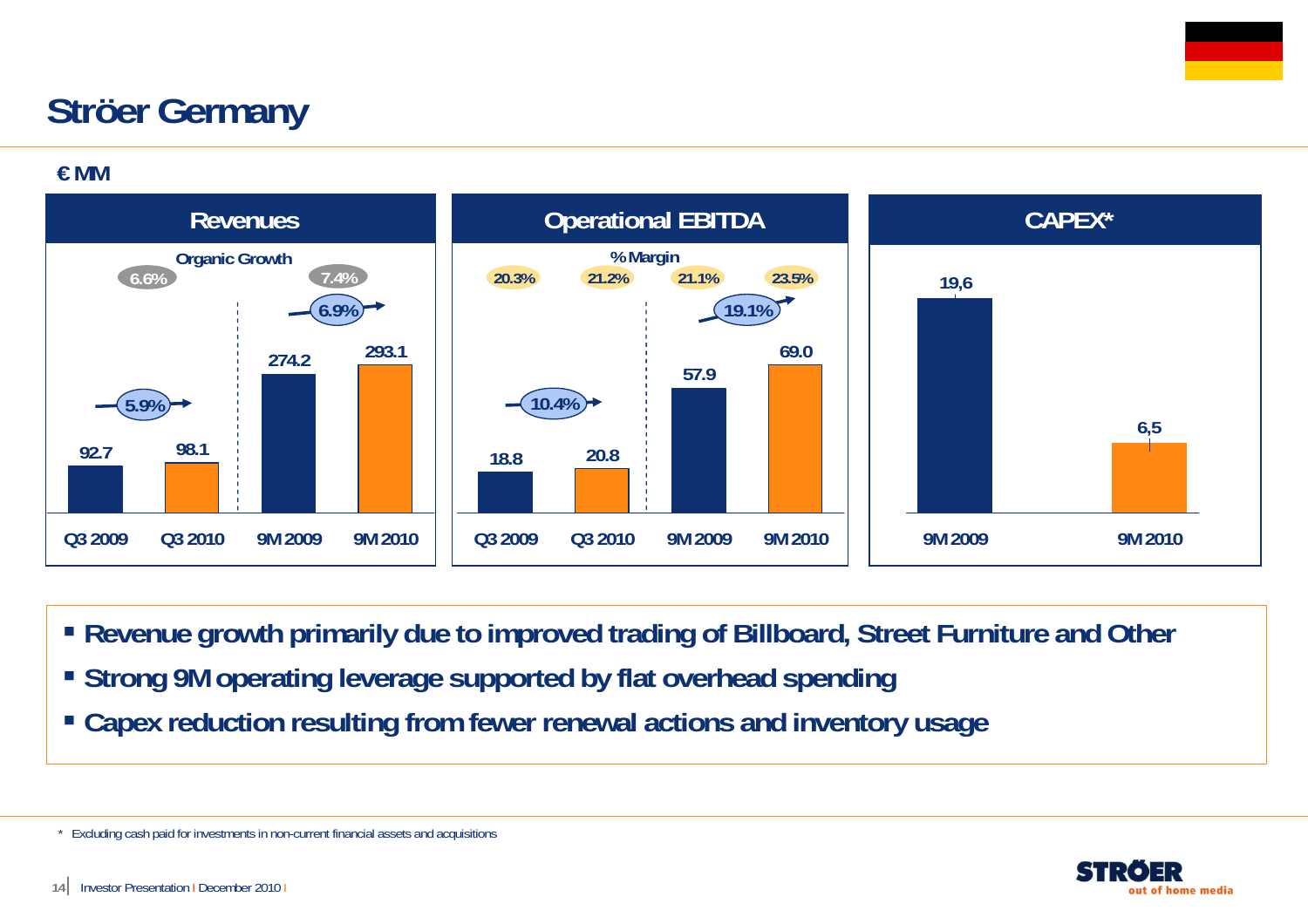

## **Ströer Turkey (100% view)\***

**€ MM**



- **Outstanding headline and organic revenue growth**
- **Increase in sales mainly driven by higher filling ratios across all major asset classes**
- **Operating leverage impacted by temporary changes in rent mix and bonus scheme dynamics**



\*

Ströer Turkey consolidated at 50% up to August 2010, thereafter full consolidation applied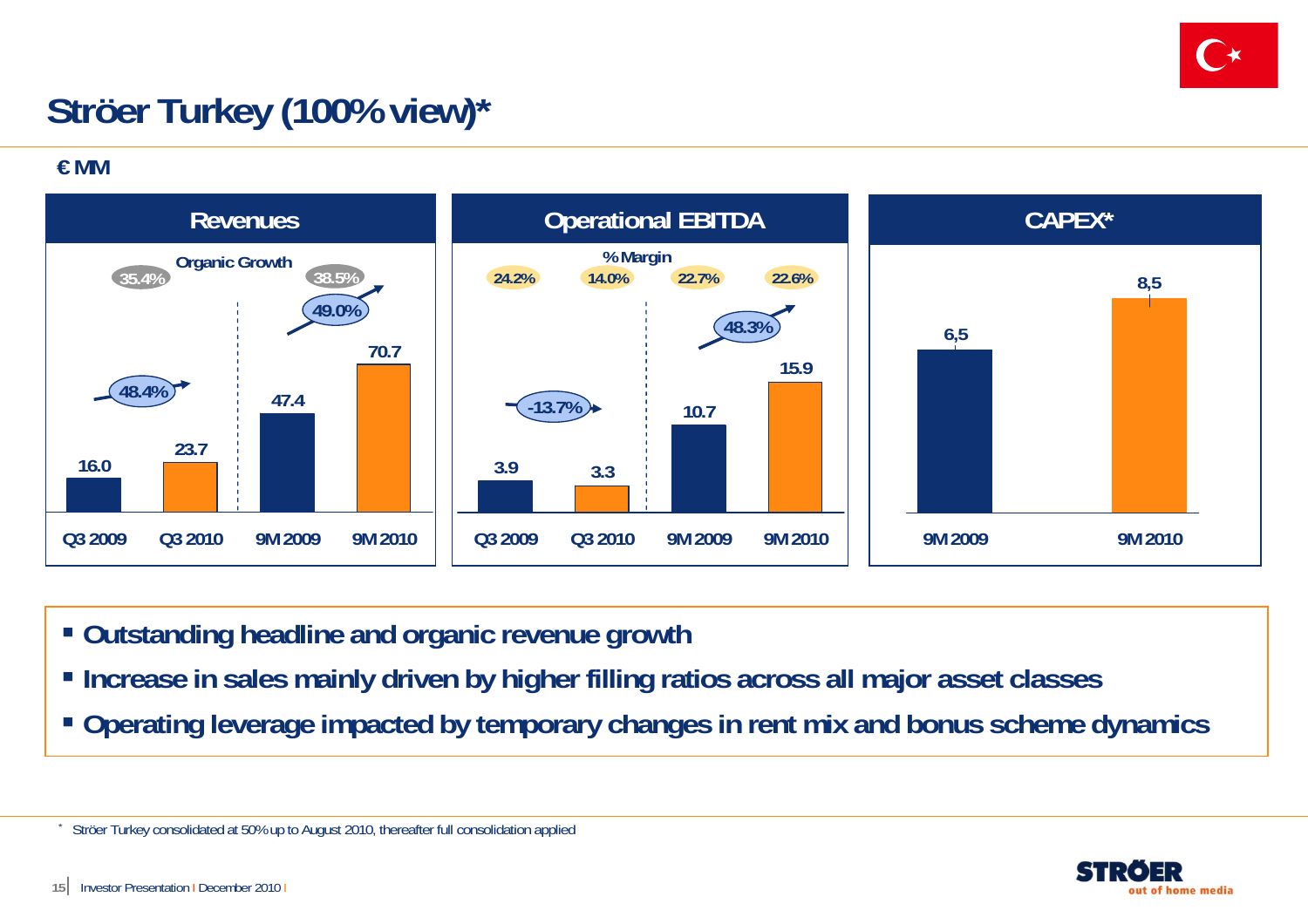

## **Ströer Rest of Europe\***

**€ MM**



- **Significant revenue growth generated in Polish and blowUP business**
- **Q3 organic sales growth of +6% in Poland and even double-digit in giant poster operations**
- **9M Operational Ebitda margins strongly up in blowUP with Poland yet to improve**

out of home media

\* blowUP business and Ströer Poland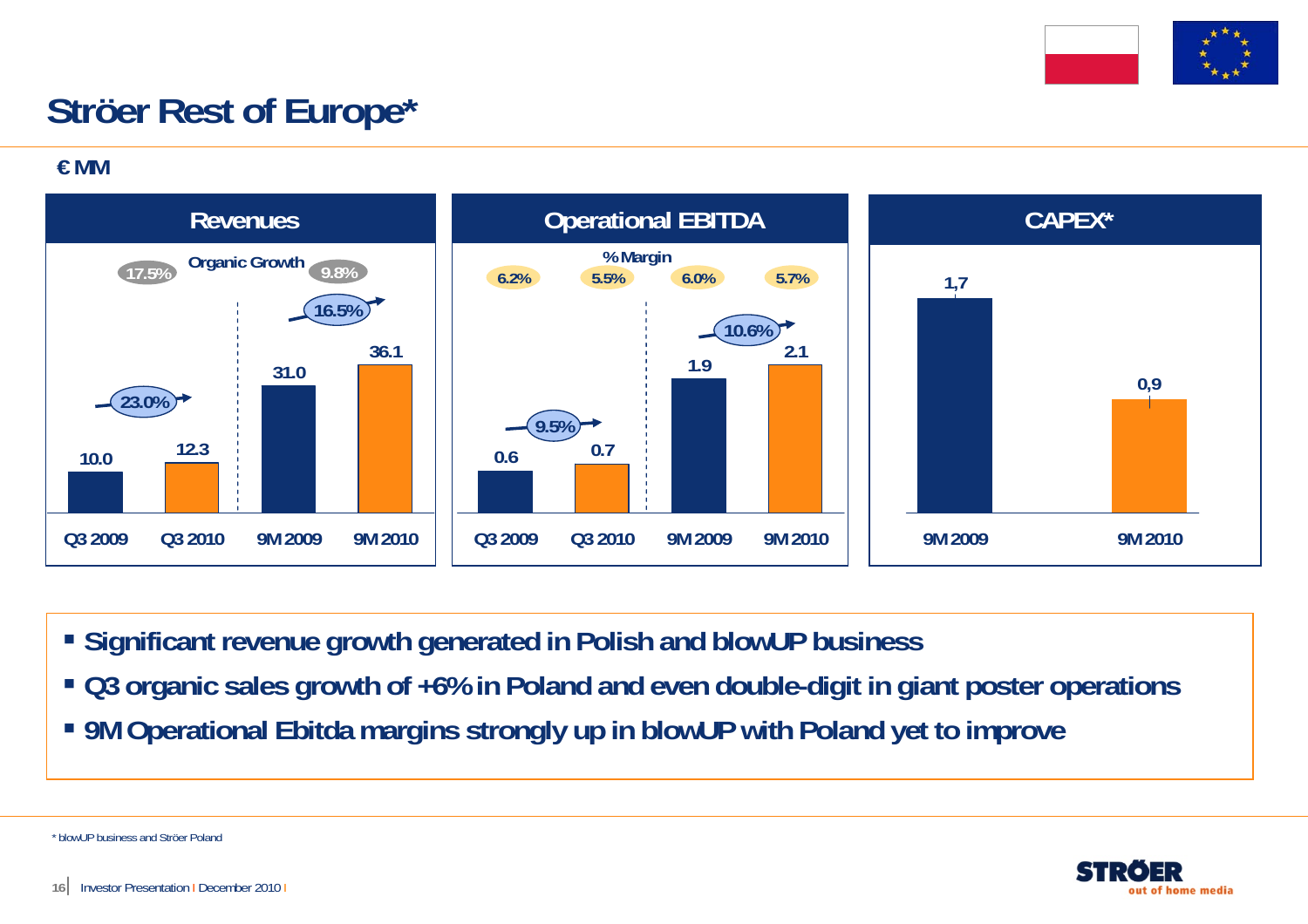## **Reconciliation of reported EBITDA to Operational EBITDA (incl. 100% TR)**



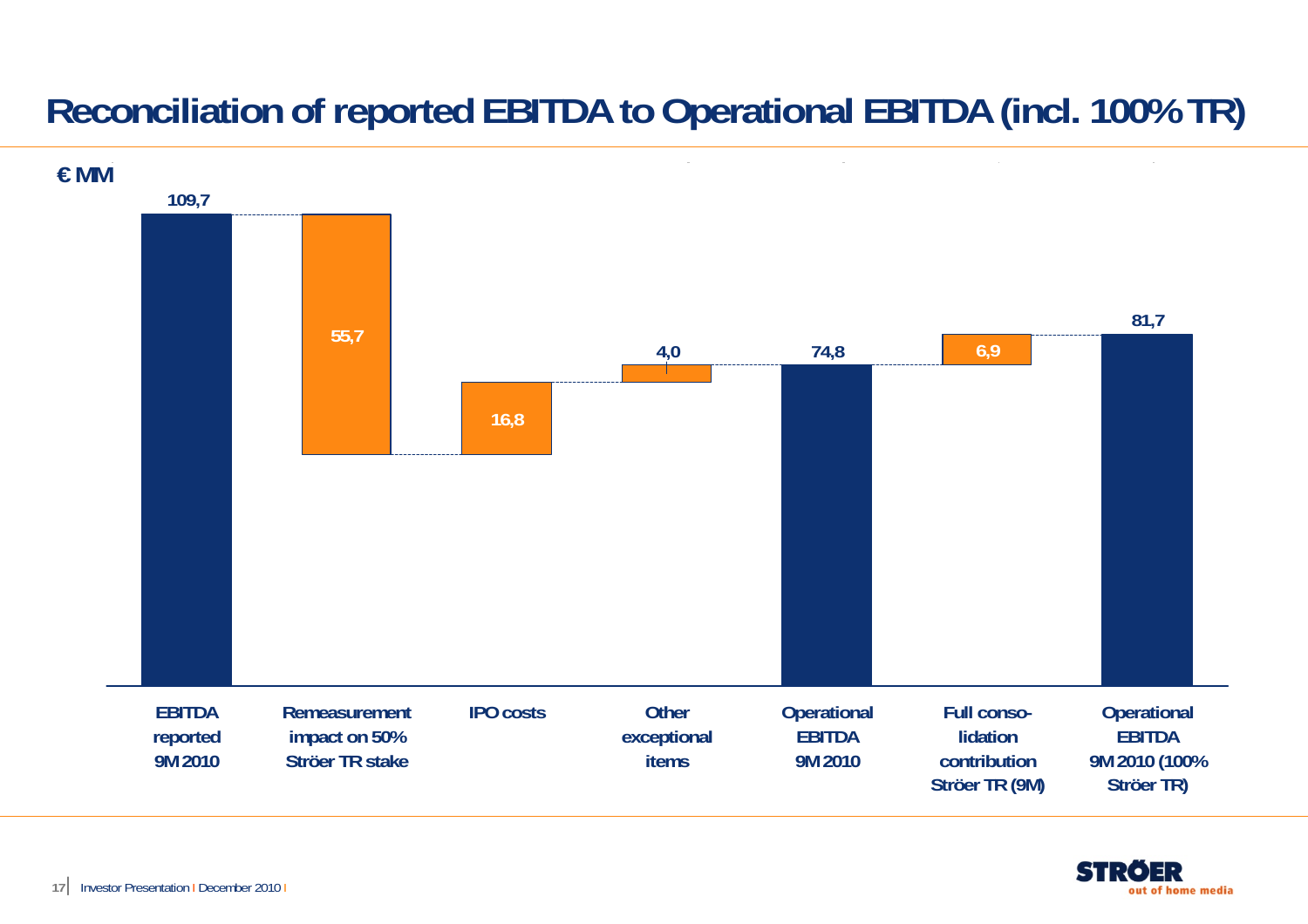## **Substantial underlying cash generation year-to-date**

### **€ MM**



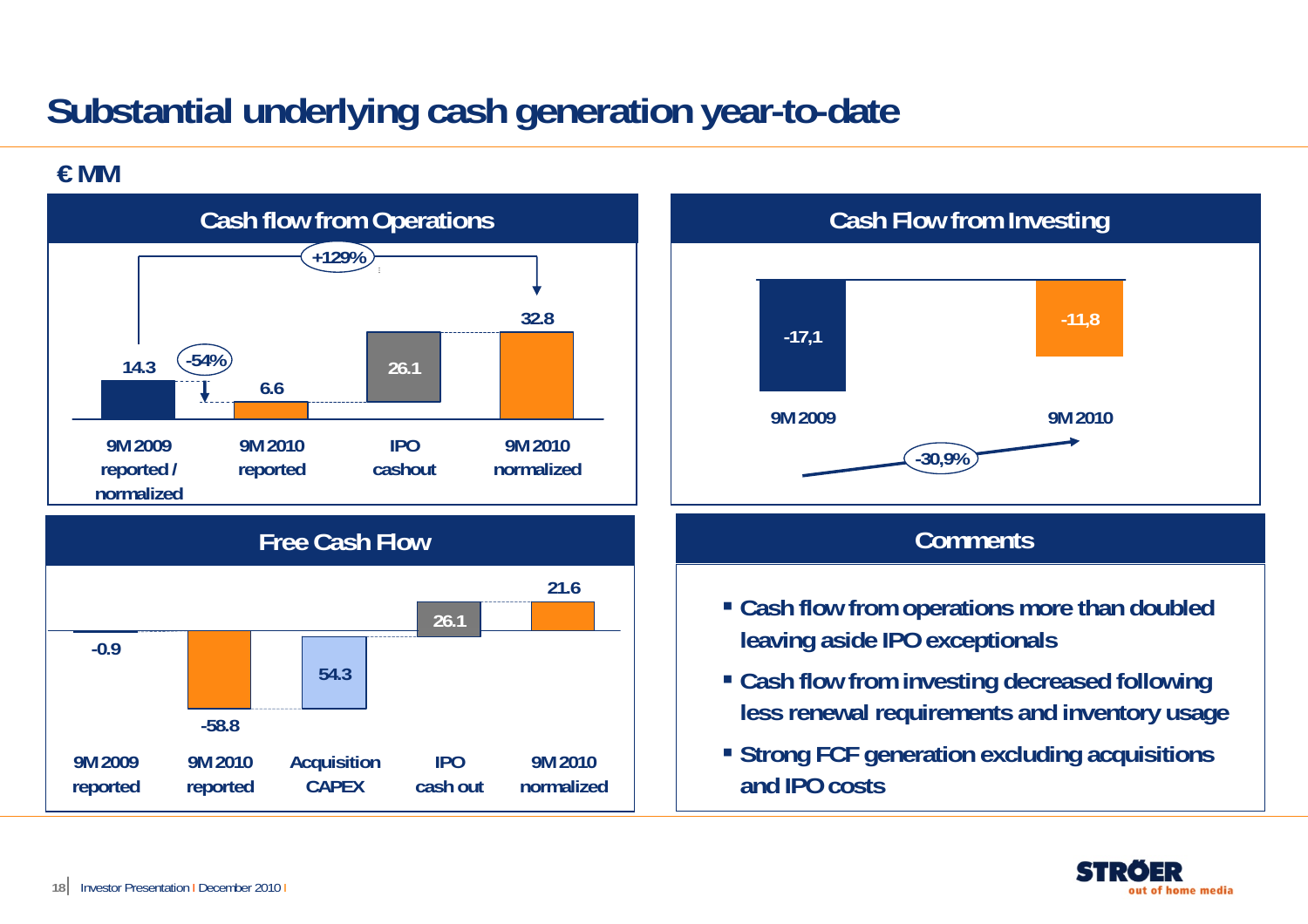## **Significant Net Debt reduction following IPO**



**€ MM**

Notes (1) Excluding derivative financial instruments

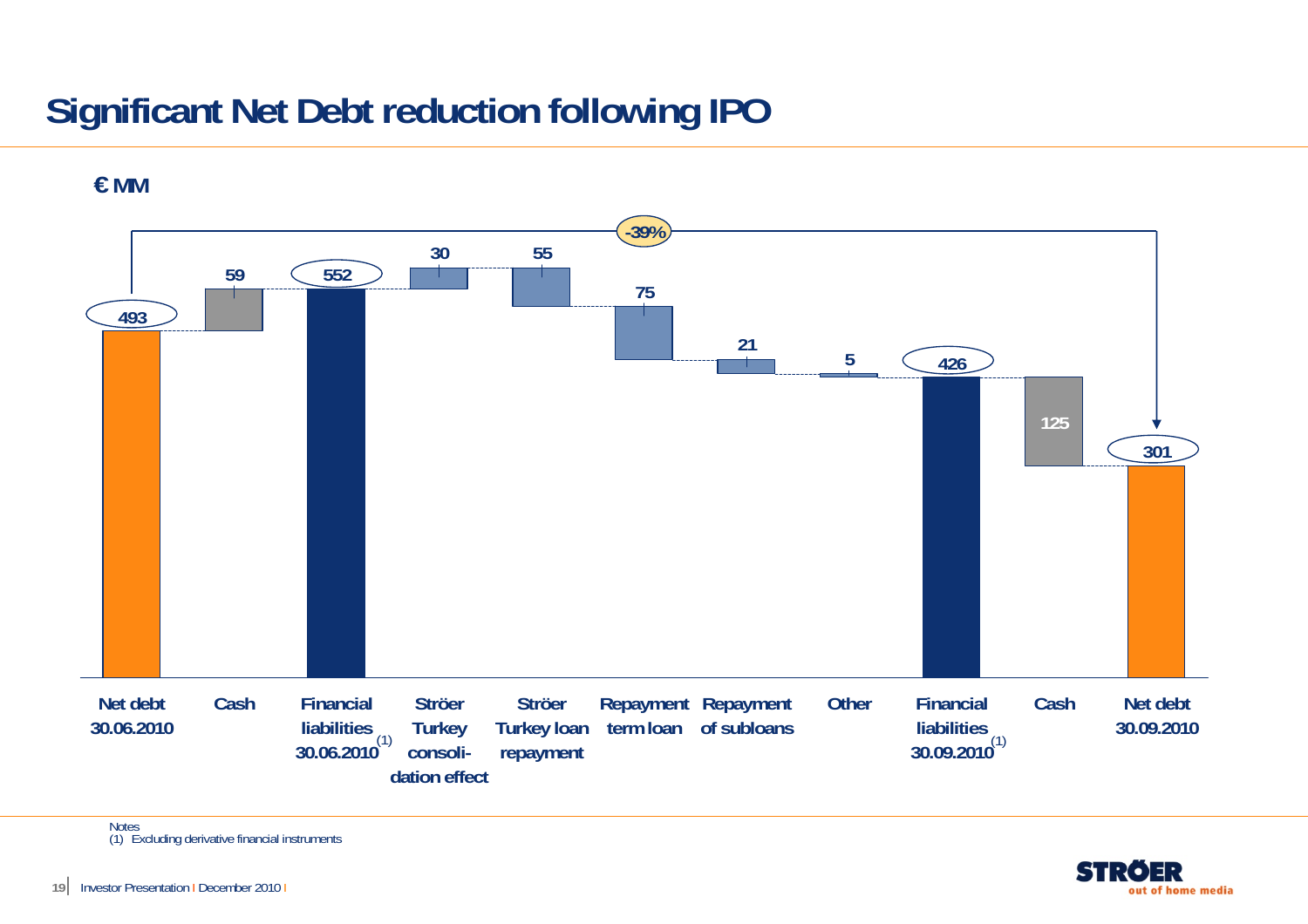## **Country Highlights 2011**

**Germany**

**Growth drivers:**

- **GDP growth 2011E of 3.8%(1)**
- **Consolidation dividend**
- $\mathcal{L}_{\mathcal{A}}$ **Digitalization of media business**



### **Initiatives:**

- **Increase Top 200 customer penetration**
- **Premium Billboards**
- **Out-of-Home-Channel**

### **Turkey**

### **Growth Drivers:**

- **GDP growth 2011E of 10.0%(1)**
- **Dynamic ad market**
- **Restriction on TV airtime**



### **Initiatives:**

- **Push for digital products**
- **Example 1 Inventory increase from new tenders**
- **Exploitation of regional sales potential**

### **Poland**

### **Growth Drivers:**

- **GDP growth 2011E 7.8%(1)**
- **Consolidation dividend**
- **Emergence of public OoH concessions+**

### **Initiatives:**

- **Example 2 Integration of News Outdoor Poland**
- **Sales cycle optimization**
- **Street furniture opportunities**

### **Ströer on track for growth in 2011**



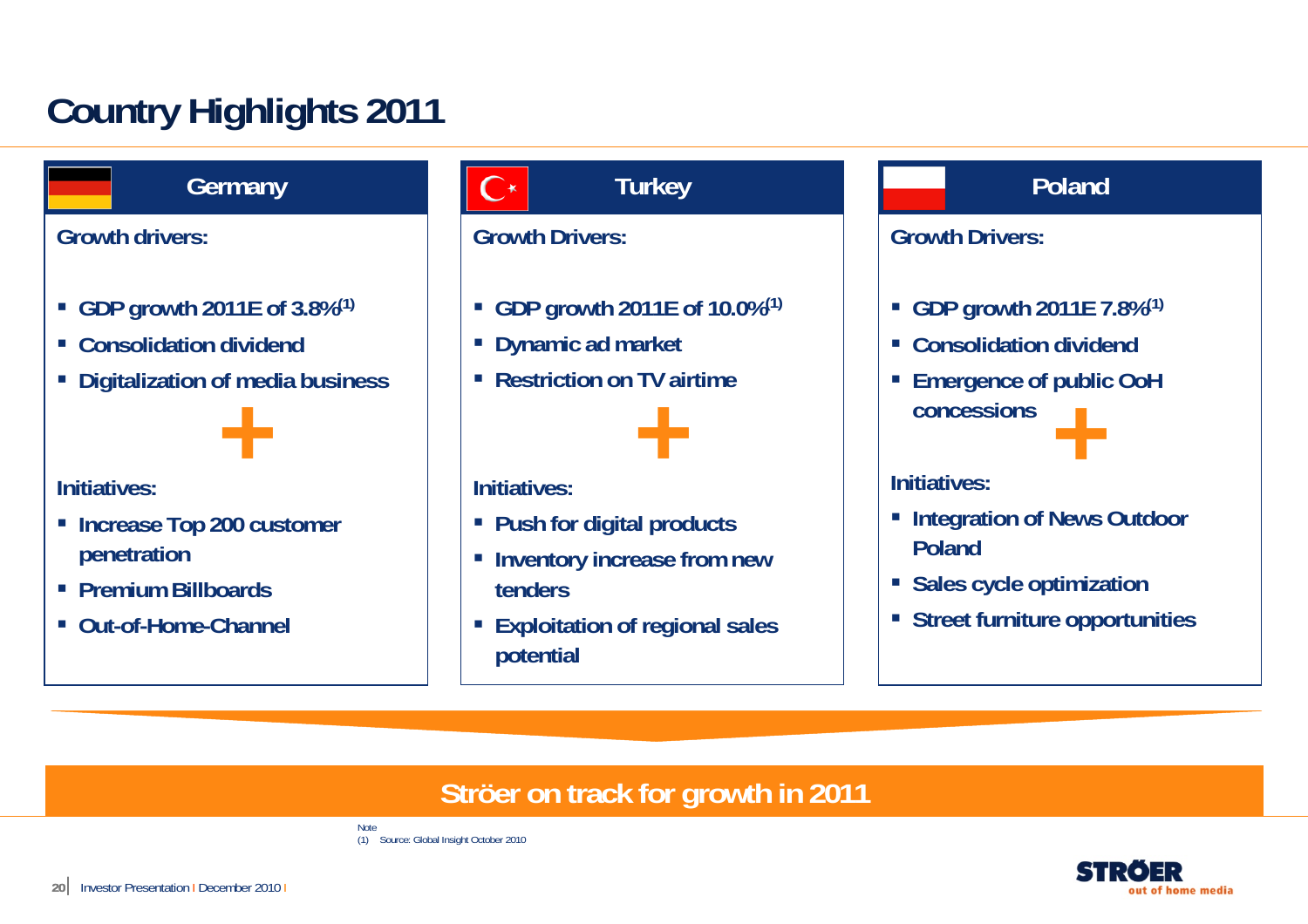In the traditionally strong 4<sup>th</sup> quarter, **Ströer is looking to repeat the sales successes achieved year-to-date despite relatively high prior-year figures. Overall, management is optimistic going into the 4th quarter and, based on the assumption that the Turkish joint venture Ströer Kentvizyon had been fully consolidated since 2009, anticipates at least 9% organic growth for the whole of 2010.**